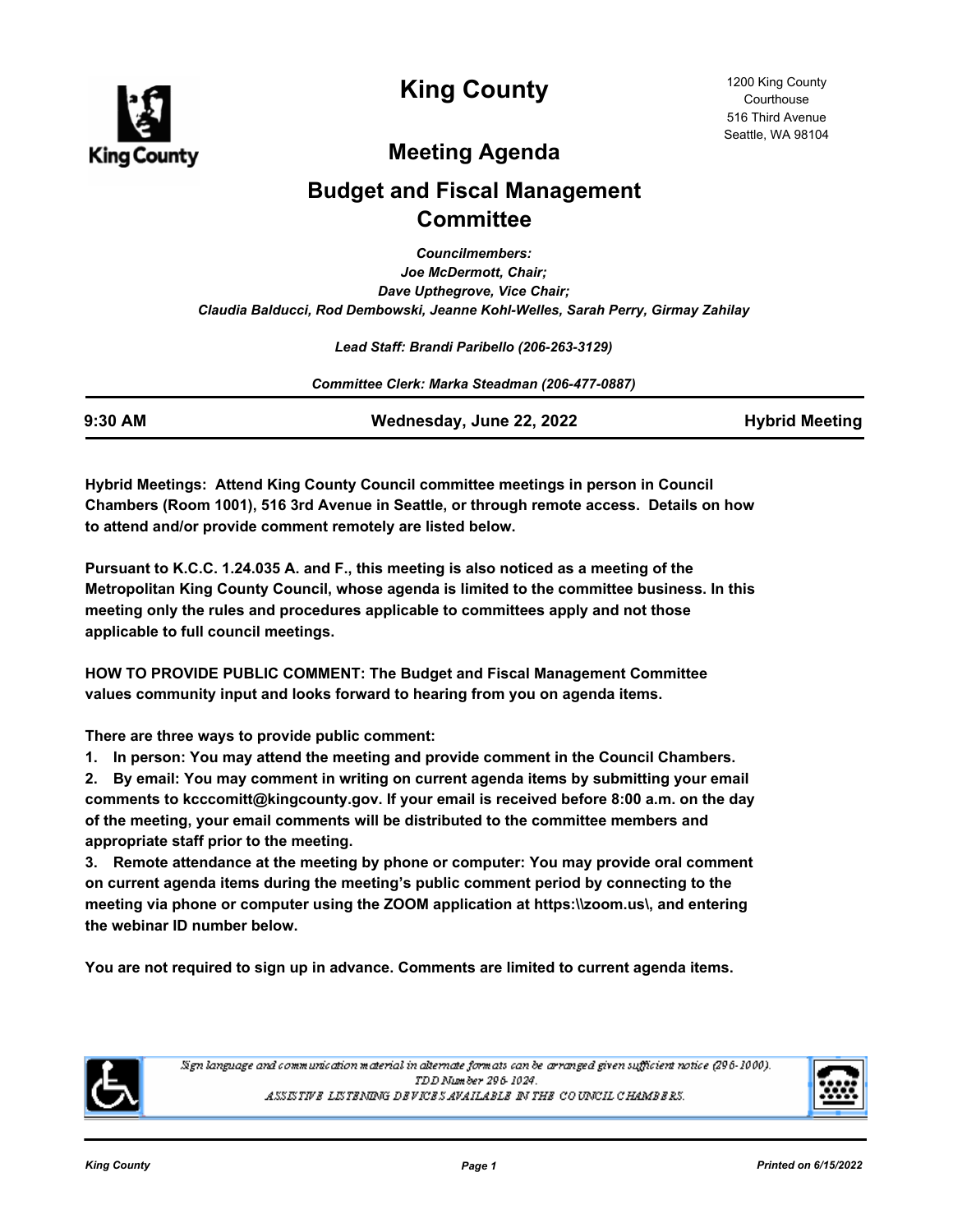**You have the right to language access services at no cost to you. To request these services, please contact Language Access Coordinator, Leslie Monteiro at 206-848-0355, or leslie.monteiro@kingcounty.gov by 8:00 a.m. the day prior to the meeting.**

**CONNECTING TO THE WEBINAR: Webinar ID: 810 4606 8704**

**If you do not have access to the ZOOM application, you can connect to the meeting by calling 1 253 215 8782 and using the Webinar ID. Connecting in this manner, however, may impact your ability to be unmuted to speak.** 

**HOW TO WATCH/LISTEN TO THE MEETING REMOTELY: There are several ways to watch or listen in to the meeting:**

**1) Stream online via this link: https://livestream.com/accounts/15175343/events/4485487, or input the link web address into your web browser.**

**2) Watch King County TV Channel 22 (Comcast Channel 22 and 322(HD), Wave Broadband Channel 22)**

**3) Listen to the meeting by telephone – See "Connecting to the Webinar" above.**

**To help us manage the meeting, if you do not wish to be called upon for public comment please use the Livestream or King County TV options listed above, if possible, to watch or listen to the meeting.**

### **1. Call to Order**

**2. Roll Call**

### **3. Approval of Minutes**

*June 8, 2022 meeting*

#### **4. Public Comment**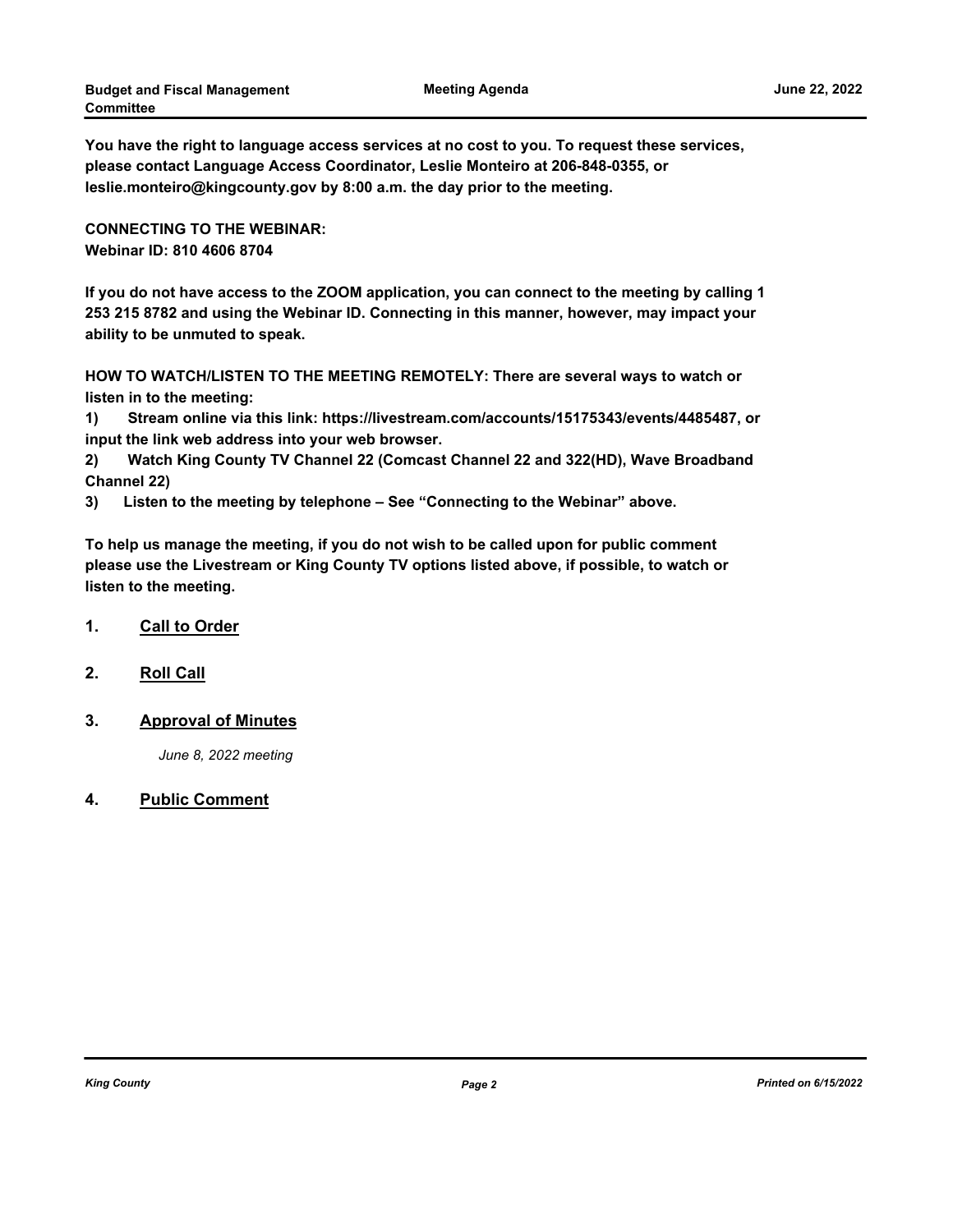## **Discussion Only**

#### **5.** [Proposed Ordinance No. 2022-0220](http://kingcounty.legistar.com/gateway.aspx?m=l&id=/matter.aspx?key=23168)

AN ORDINANCE making a net supplemental appropriation of \$9,932,000 to various general fund agencies, a net supplemental appropriation of \$333,107,000 to various non-general fund agencies and a net supplemental appropriation of \$35,880,718 from various capital fund budgets; and amending the 2021-2022 Biennial Budget Ordinance, Ordinance 19210, Sections 6, 14, 17, 18, 20, 30, 32, 33, 36, 37, 42, 43, 43, 47, 48, 48, 49, 51, 52, 55, 55, 59, 60, 60, 63, 69, 70, 77, 78, 82, 84, 86, 87, 92, 95, 97, 98, 99, 100, 106, 106, 107, 108, 112, 112, 114, 115, 119, 119, 120, 121, 126, 127 and 129, as amended, and Attachment A, as amended, and Ordinance 19307, Sections 81 and 82 and adding new section to Ordinance 19210.

*Sponsors:* McDermott

*Brandi Paribello, Council staff Sherrie Hsu, Council staff*

## **Discussion and Possible Action**

#### **6.** [Proposed Ordinance No. 2022-0195](http://kingcounty.legistar.com/gateway.aspx?m=l&id=/matter.aspx?key=23115)

AN ORDINANCE relating to an easement for public school purposes, located at 1211 E Alder St, Seattle, within council district eight.

*Sponsors:* McDermott

*Andrew Kim, Council staff*

#### **7.** [Proposed Ordinance No. 2022-0206](http://kingcounty.legistar.com/gateway.aspx?m=l&id=/matter.aspx?key=23145)

AN ORDINANCE authorizing the execution of a new lease to support the operation of the prosecuting attorney's office.

*Sponsors:* McDermott

*Jenny Giambattista, Council staff*